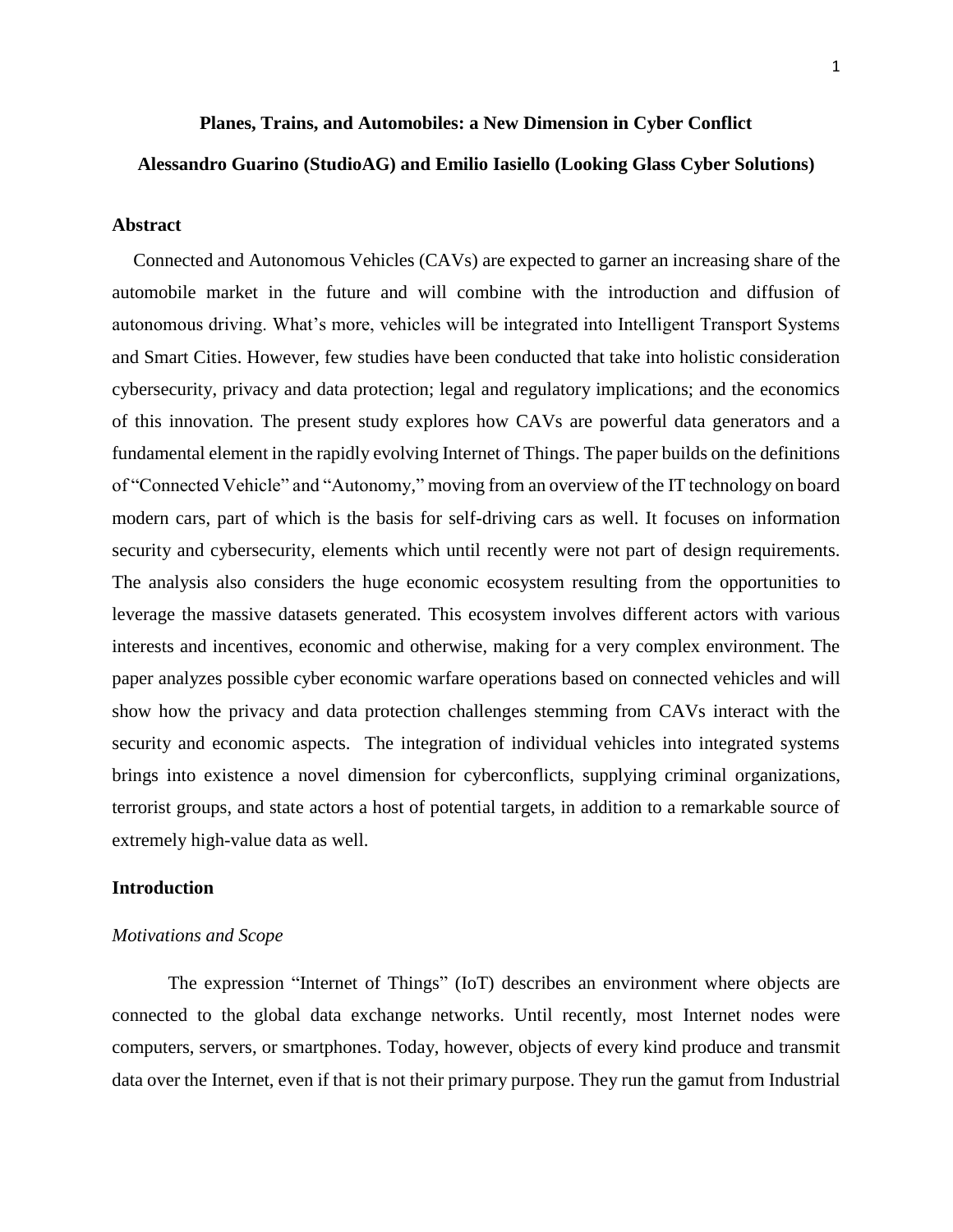Control Systems (ICSs) to power distribution grids, to household appliances and toys. Persistent data exchange, most often bidirectional, between "smart" devices and remote servers not only opens huge opportunities but also presents challenges to information security, cybersecurity, privacy, and data protection. Perhaps the most relevant challenge of all is the potential to completely disarticulate traditional economic sectors and create completely new ones. Transportation systems, including connected and future autonomous vehicles, are a key element of this ecosystem, one of its focal points, and an extremely relevant part of developed economies.

The diffusion of Connected and Autonomous Vehicles (CAVs) overlaps with another important trend in the Information and Communications Technology field — the migration from "personal" computing towards remote and centralized services in the "cloud." This trend seems now irreversible, data protection and privacy concerns notwithstanding. It must be stressed that historically this is the negation of the "PC Revolution" that in the 1970s and 1980s put computing power in the hands of a huge number of individuals. Now the exact reverse is transpiring, where computing power is increasingly centralized in the hands of (a few) cloud operators. The convenience and marketing power of connected services trumps all other considerations. In light of this, we believe that, when it comes to vehicles, preliminary risk analysis should be more comprehensive than is currently the case.

A "connected vehicle" is any vehicle able to exchange data on the Internet (i.e., with Internet access, usually permanent). In most cases, this kind of vehicle also possesses built-in short-range wireless connections that can be used to connect with exterior devices and servers. Data exchange can happen with the manufacturer itself, with third-party cloud services, or with advanced Intelligent Transportation Systems (ITSs). Another useful classification for connected vehicles application is based on the number involved. Calendar alerts for users, maintenance alerts, and emergency localization systems are some typical "single-vehicle" applications. Examples of multi-vehicle applications include anti-collision and lane-change warning systems, car-sharing information systems, and city-level traffic optimization. Notably, connectivity can be retrofitted on existing vehicles as well (at least those manufactured since 1996, for cars) by installing simple devices able to access the on-board diagnostic (OBD) port, a widespread standard and one that is mandatory, at least in Europe.

## *Connected and Autonomous Vehicles: Definitions*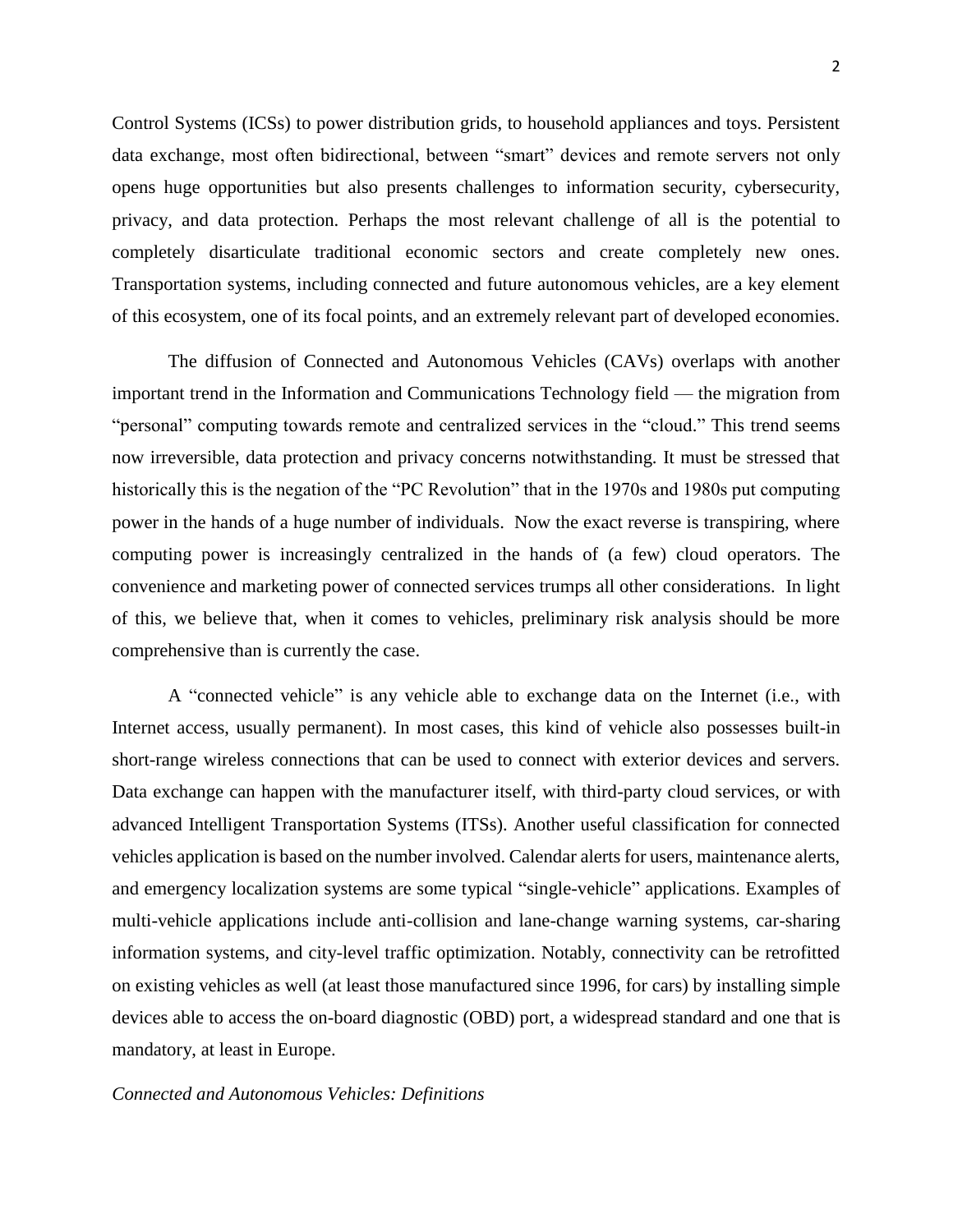Most technologies enabling connected vehicles are also leveraged by self-driving ones. In the latter's case, the software component is more complex and includes machine learning and artificial intelligence algorithms, among others. Theoretically, an autonomous vehicle (AV) should have no need to be permanently connected. However, command and control reasons and opportunities offered by the data exchange make it difficult to envision AVs as completely isolated.

The Society of Automotive Engineers (SAE) published a standard recognized as a reference to classify and study intelligent vehicles in which it defined "levels of autonomy":

**Level 0**: No Automation. Full-time performance by the human driver of all aspects of the dynamic driving task, even when enhanced by warning or intervention systems;

**Level 1**: Driver assistance. The driving mode-specific execution by a driver assistance system of either steering or acceleration/deceleration using information about the driving environment and with the expectation that the human driver performs all remaining aspects of the dynamic driving task;

**Level 2**: Partial Automation. The driving mode-specific execution by one or more driver assistance systems of both steering and acceleration/deceleration using information about the driving environment and with the expectation that the human driver performs all remaining aspects of the dynamic driving;

Level 3: Conditional Automation. The driving mode-specific performance by an automated driving system of all aspects of the dynamic driving task with the expectation that the human driver will respond appropriately to a request to intervene;

**Level 4**: High Automation. The driving mode-specific performance by an automated driving system of all aspects of the dynamic driving task, even if a human driver does not respond appropriately to a request to intervene;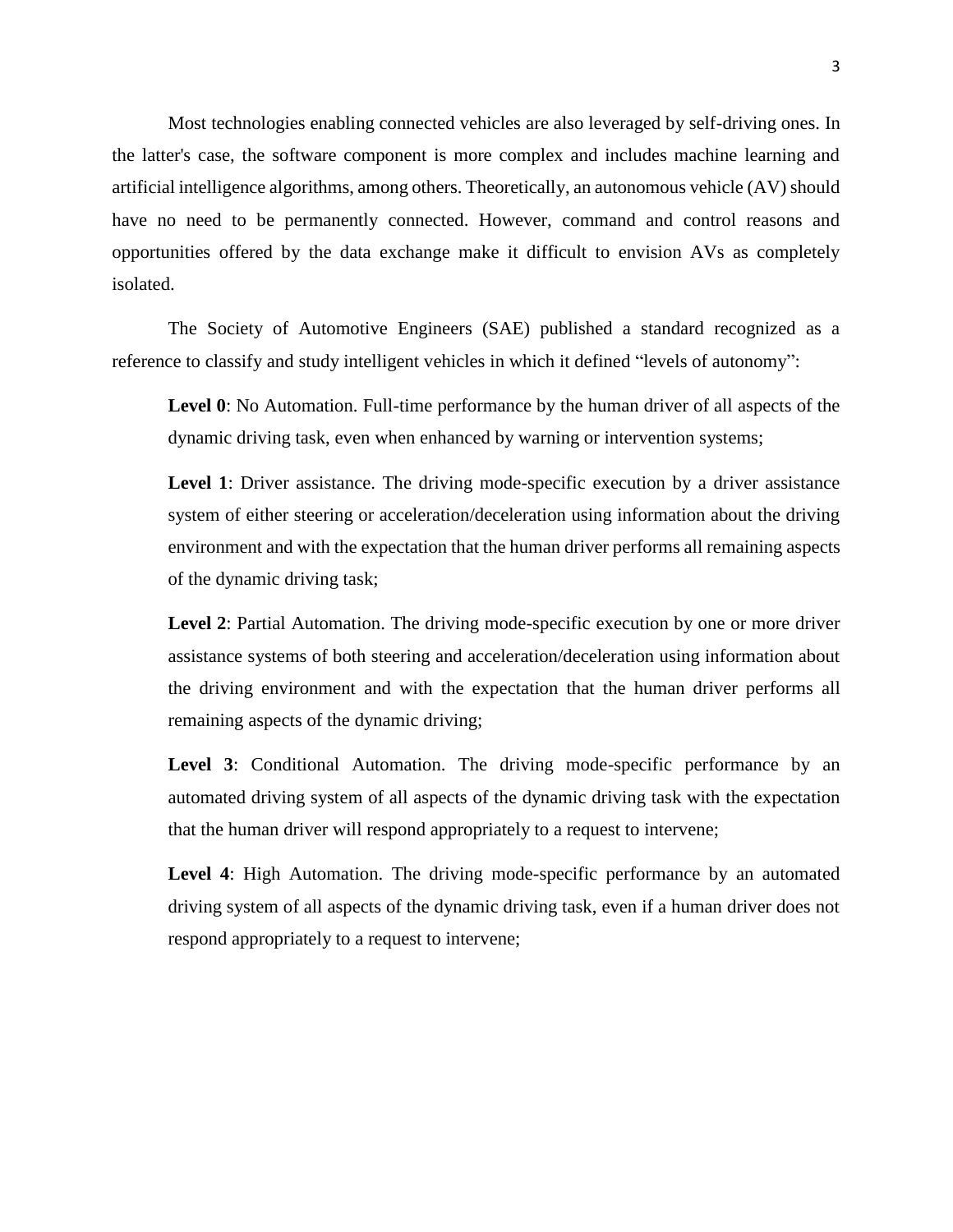**Level 5**: Full Automation. The full-time performance by an automated driving system of all aspects of the dynamic driving task under all roadway and environmental conditions that can be managed by a human driver.<sup>1</sup>

# **The Context**

The CAV market is favorable, with some predictions estimating the number of IoT devices to reach 20.8 billion by 2020, according to the US research firm Gartner. The same organization estimated that approximately 250 million cars will be on the road by the year 2020. Over the past decade, the United States has seen an increase in the usage of AV technology in the automobile industry, on the back of research that has been developing for the past 45 years. This progress encompasses all aspects of computer technology, software engineering, and thought leadership on the part of such companies as Tesla, BMW, Ford, Audi, and even Google.

Advances in Artificial Intelligence (AI) have helped spur on CAV development. By its self-driving nature, a CAV must have the ability to operate independently, relying on surrounding environment situational awareness to navigate successfully. Sensors — 200 per car according to some estimates — provide the necessary understanding of the world around a CAV and a "brain" that processes collected data and selects a given course of action based on the processed information. Each CAV is outfitted with advanced tools to gather information, including longrange radar, laser illuminated detection and ranging (LIDAR), cameras, short/medium-range radar, and ultrasound.

The auto industry has been socializing CAVs to the broader market. Always on the forefront of innovation, the industry presents new automobile models to compete for market share. CAVs appear to be "the Next Big Thing" in automobile manufacturing (together with electric drive), presenting a variety of economic, environmental, and safety benefits for consumers. Moreover, CAV's technological makeup is an attractive selling point, demonstrating how the auto industry is keeping pace with the technological revolution and the interconnectivity that the Internet and computer technology affords. In an industry traditionally challenged to attract major

 $\overline{\phantom{a}}$ 

<sup>&</sup>lt;sup>1</sup> SAE INTERNATIONAL Standard J3016.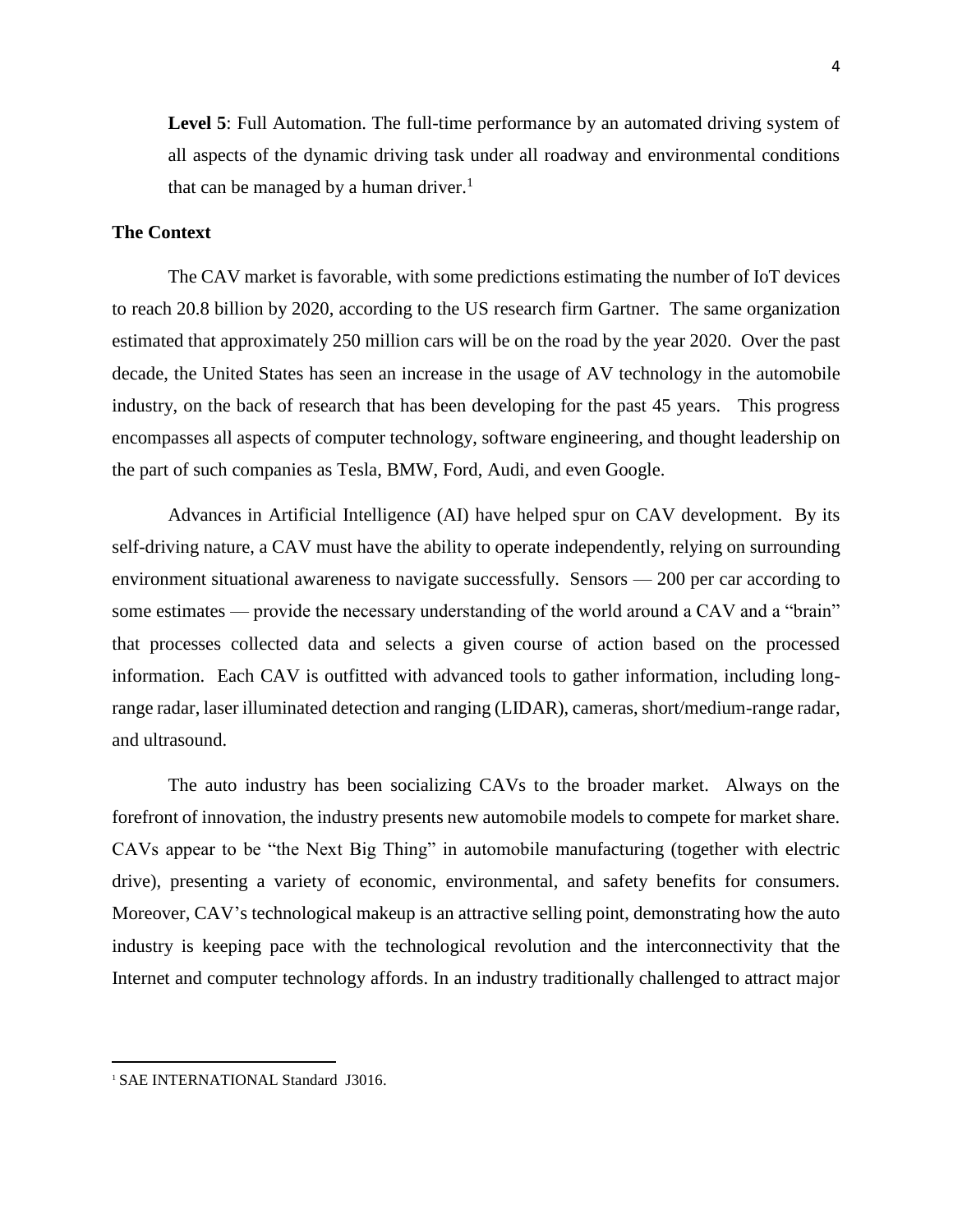software talent, automakers are hiring, opening or expanding existing Silicon Valley offices to attract and retain the software engineers they need to compete in the future.

Much expectation is placed on the CAV market, which is forecast to experience significant economic benefits. By 2035, more than 12 million fully AVs are expected to be sold per year globally. By 2035, 18 million partially AVs are expected to be sold per year globally. Moreover, the market for partially and fully AVs is expected to leap from about \$42 billion in 2025 to nearly \$77 billion in 2035, according to a 2017 study conducted by the global management Boston Consulting Group. The Brookings Institution supports these conclusions, believing that by 2040 AVs will comprise around 25 percent of the global market. IHS Automotive estimates that the US self-driving software and its corresponding updates will grow from \$680 million in 2025 to \$15.8 billion in 2040. The World Economic Forum estimates that CAVs will generate \$67 billion in economic value and \$3.1 trillion in societal benefits by 2021.

Moreover, there is significant value associated with the big data collected, produced, and processed by CAVs that can enable new business models. According to an IHS Automotive study, \$14.5 billion of value from the Original Equipment Manufacturers connected car landscape is found in a connected car's big data assets — diagnostics, location, user experience (UX) /feature tracking, and adaptive driver assistance systems (ADAS)/autonomy. Considering that the Google self-driving car, for example, generates 1Gb of data per second, it puts into perspective the volume of data that can be produced, processed, synthesized, and integrated. A 2016 report by McKinsey & Co. estimated that the overall revenue pool from car data monetization at a global scale might range between USD 450 to 740 billion by 2030.

Nevertheless, challenges exist within the CAV universe, particularly with regards to standardization of how such vehicles are produced and the criteria to which they adhere. For example, many incorrectly assume that CAVs are all essentially the same, when there may be different technology and configurations at play. This raises the question of whether such technology should be shared and standardized to avoid the risk of society and/or policymakers not widely accepting CAVs on public roads.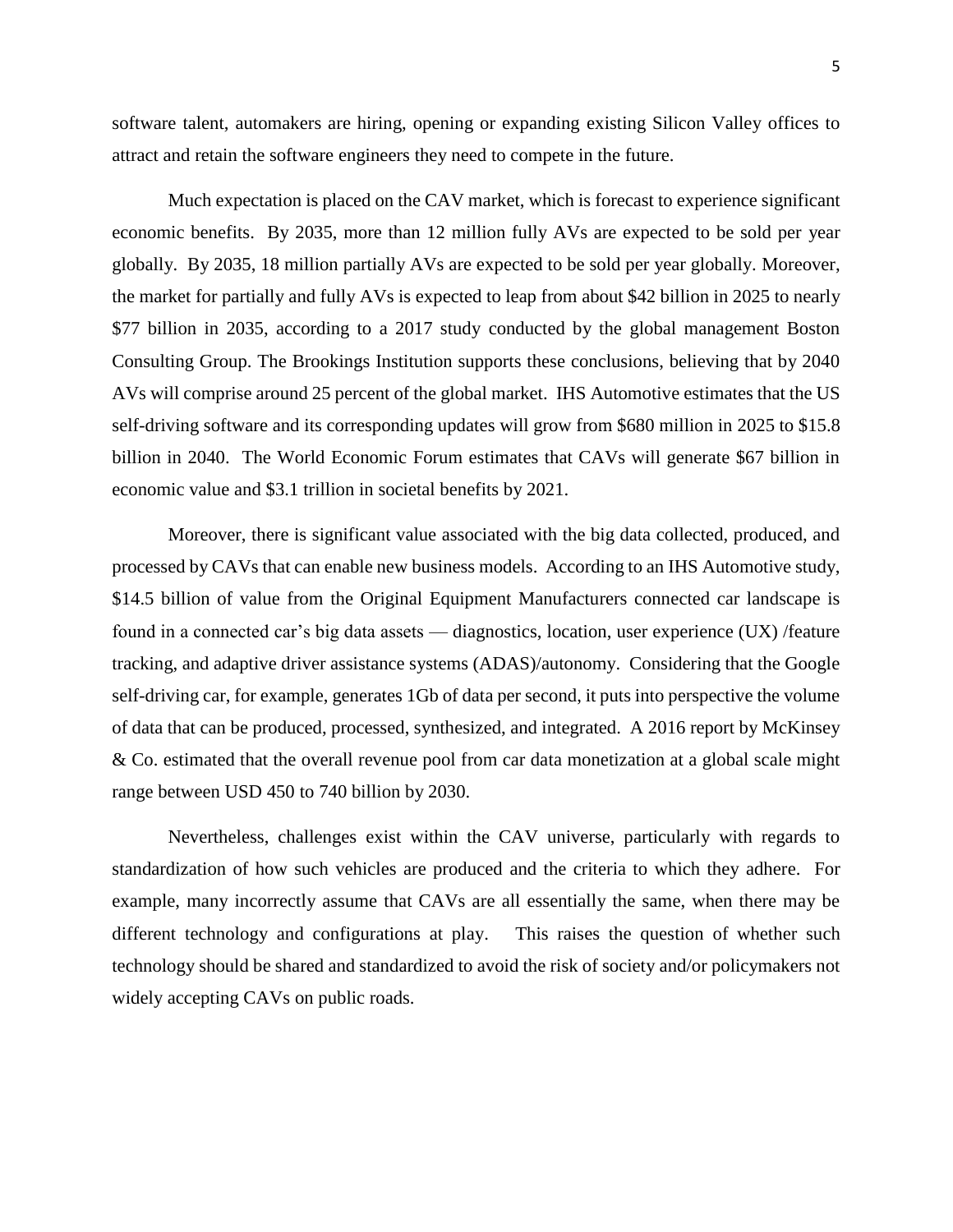## *Technological Context: The Internet of Things and Intelligent Transport Systems*

Like many innovations born in the last decades, the IoT has roots in the military. The "Electronic Fence" was the brainchild of then-US Secretary of Defense Robert McNamara; its purpose was to block the flow of troops and supplies along the Ho Chi Minh Trail connecting North and South Vietnam. A classified DARPA project, the system would have consisted of a wide geographic network of sensors and actuators, all connected to a remote, centralized command and control center.<sup>2</sup> Though the goals are very different, this is exactly the idea behind the IoT. Ultimately, the "Electronic Fence" project never advanced even though the underlying ideas were not completely abandoned, evolving into what is now "network centric warfare." The maturation and commercialization of the Internet allowed the same idea to transition to the civilian world.

On modern vehicles, ICT are pervasive. No longer alone, Engine Control Units are now joined on the network by a host of other computers, morphing into the definition of "Electronic Control Units." Even the cheapest car is home to several, mostly interconnected, networks. The control area network (CAN) protocol is a specialized industrial protocol developed especially for the automotive industry. Widely used to connect critical elements of the on-board systems, starting with the engine and transmission, this bus-based network protocol used to be accessible only via the OBD port (this standardized access port is mandatory on all vehicles since the early 2000s). Linking this "core" network to other, less-critical systems seemed a natural evolution, but ultimately increased the attack surface from an information security perspective. Now there are several powerful processors connected in a complex local internetwork leveraging dated and insecure protocols and newer, standard protocols. Dozens of sensors produce hundreds of data types on all aspects of the vehicle; actuators operate everything from the steering wheel to the brakes, throttle, and gearbox. Sensors range from low-level parameter-reading (e.g. engine rpm, pedal, and other controls positions) to more complex inputs like video feeds, GPS receivers, or LIDAR used for AVs' navigation. All of this is accessible not only by connecting a physical device to a dedicated port but also through standard USB ports, and most importantly, via short-range Bluetooth/infrared from WiFi or high-bandwidth cell connectivity from everywhere. Physical access is not needed anymore.

 $\overline{\phantom{a}}$ 

<sup>2</sup> A. Jacobsen, *The Pentagon's Brain,* New York, Little, Brown & Co., 2015.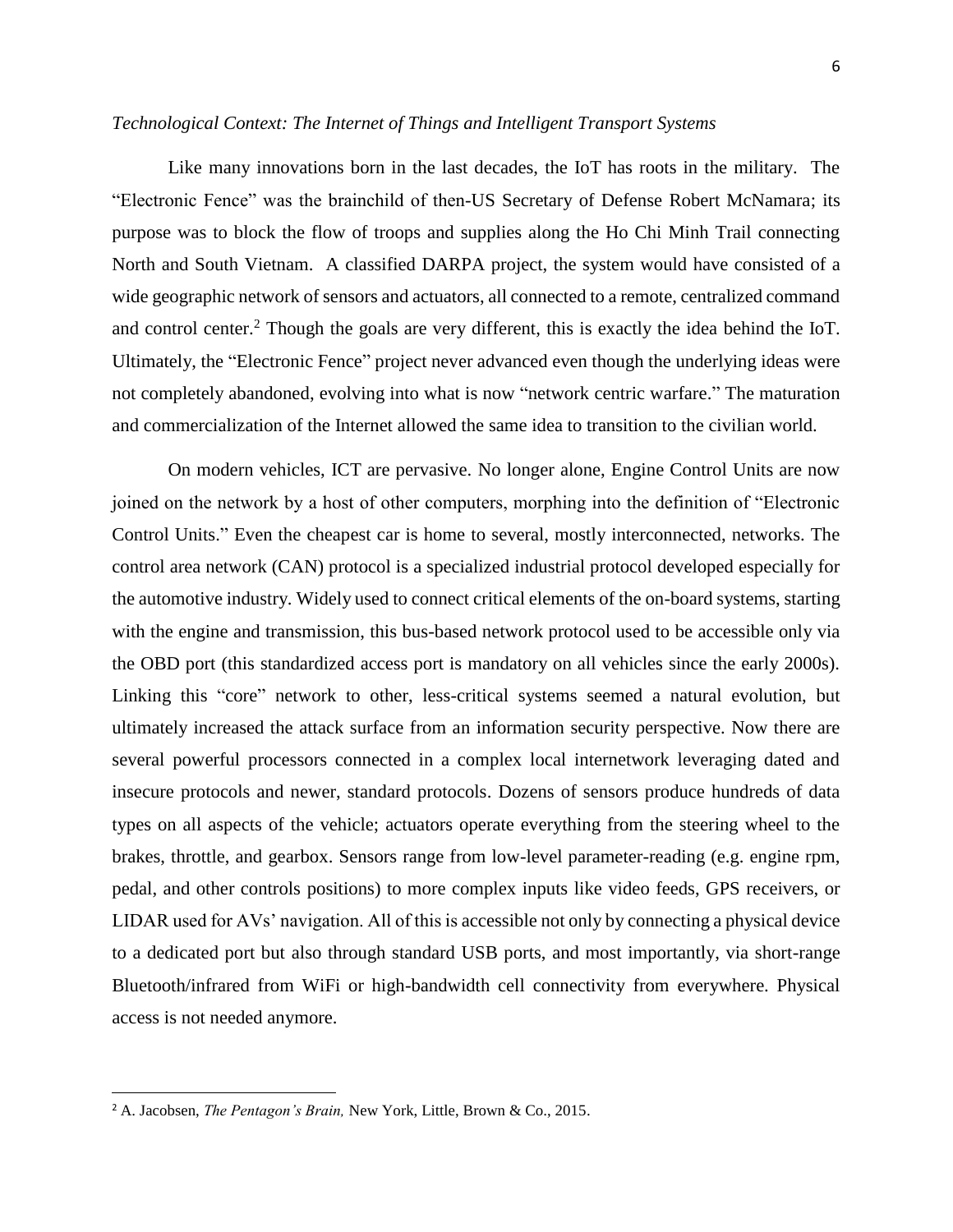Currently, cars can be considered a true operating system, supporting the integration of the huge amount of data generated by its embedded sensors and complex application platforms. Examples of such platforms include General Motors' MyLink, Ford Sync, and Daimler-Benz's DriveStyle. The following is a useful classification of applications built on an enabling technological platform comprising sensors, actuators, and networks:

**Service Packages**: These packages complement or improve vehicle use, are sold by the manufactures, and follow the classic sale model of the "options" — a one-off payment. However, these packages will probably move to a fee-based model soon. Examples include anti-collision software and emergency assistance services.

**Consumer Services**: Most of these services are based on cloud connection. Examples include e-Commerce, multimedia streaming, social networks. These services will most probably still be supplied by the current suppliers or new-entrants, even if car manufacturers would be interested in including them in their bouquet. This category includes such applications as intelligent mobility systems, car-sharing providers, hotel, and restaurant recommendations.

Furthermore, connected vehicles will be an integral part of developing ITS and integrated into the wider concept of Smart Cities. ITS is the application of sensing, analysis, control, and communications technologies to ground transportation to improve safety, mobility, and efficiency. ITSs include a wide range of applications that process and share information to ease congestion, improve traffic management, minimize environmental impact, and increase the benefits of transportation to commercial users and the public in general. As defined by one company, ITS is composed of several components, including:

**Vehicles**: Motor vehicles, connected and autonomous, but also railway systems and other means of transportation;

**Roadway Reporting**: Data compiled from cameras and sensors and transmitted to control systems in order to make traffic movement more efficient;

**Traffic Flow Controls**: Monitors traffic and roadway conditions;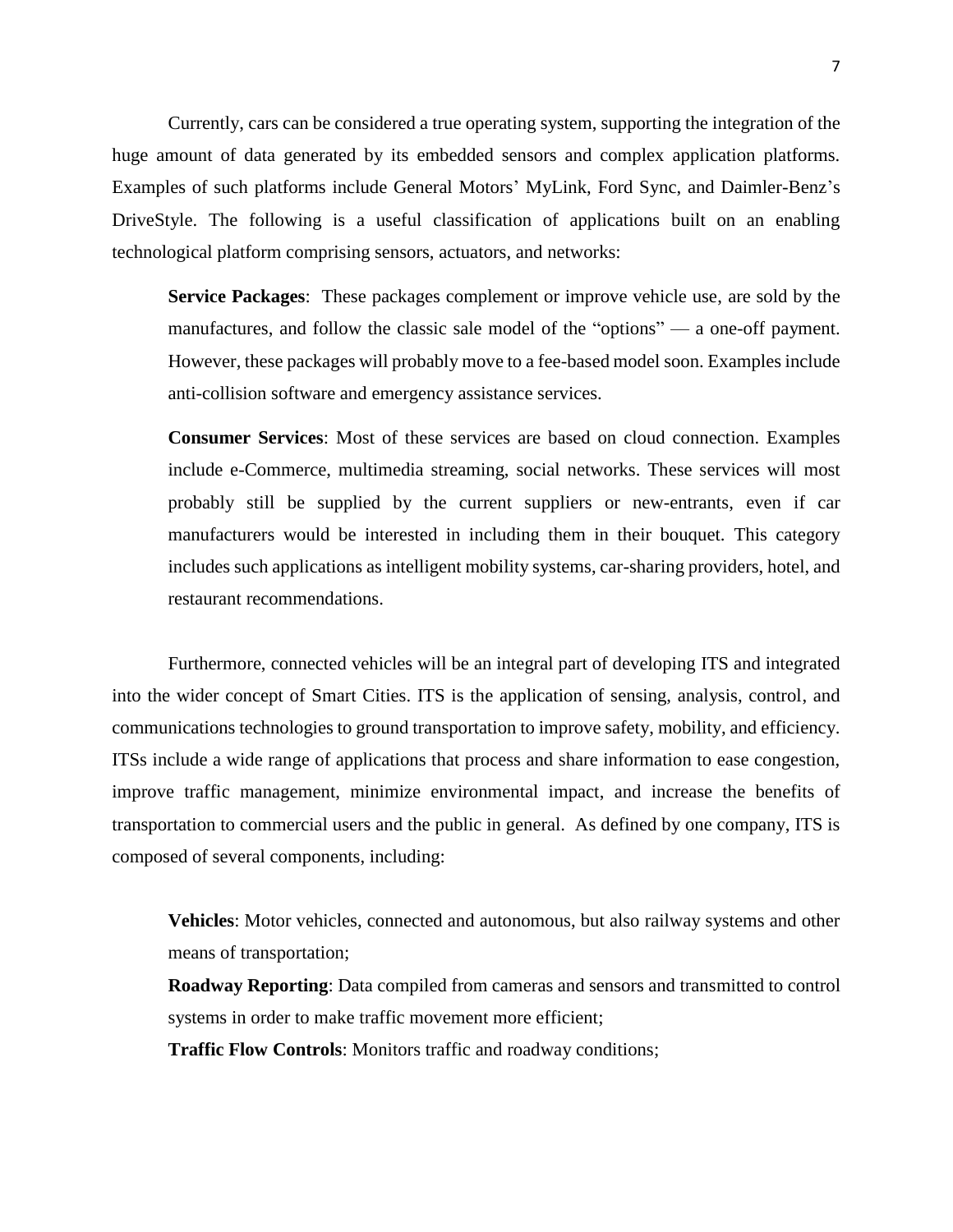**Payment Apps/Systems**: Automatic payment to include tolls, kiosk payment machines, and e-tickets.

**Management Apps/Systems**: Controls all aspects of ITS from a centralized center. **Communication Apps/Systems**: Facilitating the exchange of data. This is a fundamental aspect of ITS, because smart systems and smart cities need data to work. Security, privacy, and data protection of these massive datasets will be a key to their development.

### *Economic Context*

*1)* The automotive industry

The industry is facing the saturation of most markets in developed countries. The rapid development of emergent markets, especially in Asia, is not enough to avoid a radical rethinking of the products and the sector itself. Growth slow-down, climate change, new regulations, and the need to move towards electric power have applied pressure to the producers and imposed huge investments. The industry consolidation process is still underway, as new entrants like Tesla are trying to leverage the technology shift. Opportunities stemming from the economic exploitation of big datasets generated by vehicles are too tempting not to be exploited by carmakers eager to bolster their profits.

# *2)* Digital markets economics

According to a 2013 study by IHS Automotive, data exploitation will have generated \$14.5 billion revenue by 2020. Big data offer a novel source of revenue for carmakers, but begs the question — who are the owners of the data? Ownership of car-related data is being debated between the various stakeholders, but chiefly between the car producers and digital companies. At the German manufactures' association VDA congress in 2014, then-CEO of Volkswagen Group Winterkorn said, "While [VW] will connect to Google systems, we want to be masters of [the data generated by] our cars." At the very same panel, Dieter Zetsche, CEO of Mercedes, stressed the high potential for conflicts around data sharing and use. Both digital operators and manufacturers are fighting over ownership and economic exploitation rights. A fundamental question on privacy and data protection remains unanswered in the European Union (EU), and the classification of some of the data as "personal data" is still an open problem.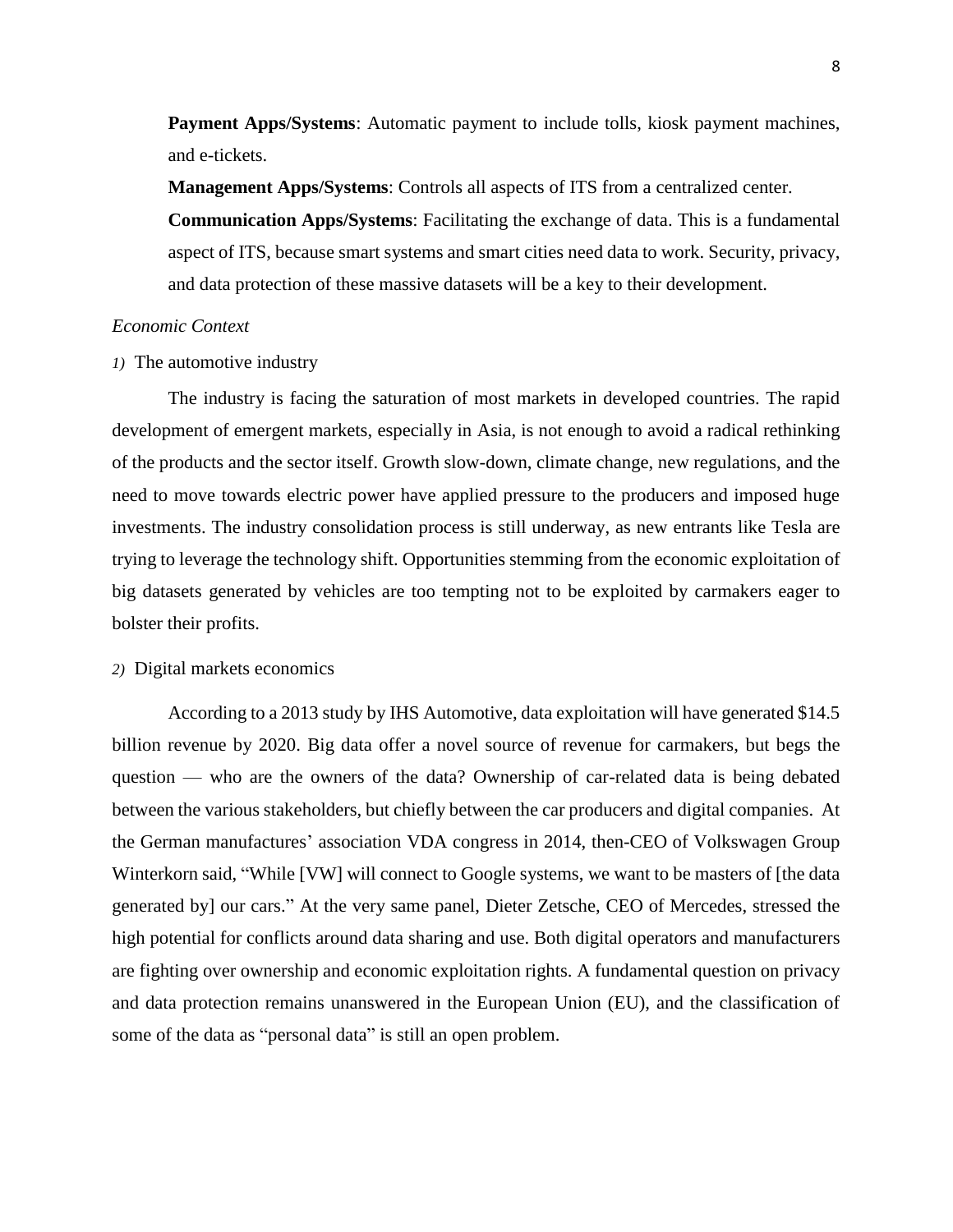## **Connected Vehicles as (Big) Data Generators**

## *A Veritable Cornucopia*

l

The variety of data that a CAV generates is astounding, generally falling into three main categories: raw data, derived data, and other information stemming from systems installed on the car or truck. Raw data are sensors' output before any elaboration (e.g., throttle and brake pedal positions, engine rpm, valve positions, etc.). These data are temporarily stored and not in an accessible way. Deducted information derives from an elaboration of raw data (e.g., fuel consumption per unit (km or mile), average speeds, etc.). Other information includes anything from base stations reached by the on-board SIM card to dash cams video feeds, GPS waypoints and itineraries, entertainment choices, and preferences.

Currently, the economic value of all these datasets is uncontested, and the various automotive ecosystem stakeholders — be they the new "digital" players or the established car makers — are keen to leverage them. While the danger for users' privacy is potentially significant, especially where personal data are not considered the individual's property, some attempts at selfregulation already exist. Worth mentioning are the "principles" developed by VDA in 2014 that try to reconcile business opportunities with applicable law and regulations. According to these principles, data "pertaining to the vehicle" are freely usable by the manufacturer, while other "user" data should remain under the control of the vehicle owner. Vehicle data comprise of raw and even derived data, which apparently are not considered "personal data." While a step in the right direction from the point of view of privacy protection, it is not enough, as privacy breaches could come about just by accessing raw data.

A 2015 experiment conducted by a research group from the University of Washington<sup>3</sup> highlights these risks. Researchers demonstrated how, using only raw data generated by regular on-board sensors from a stock 2009 sedan, it was feasible to identify the person driving the vehicle with a high level of accuracy. Data was recorded from 16 sensors producing 37 types of data and was structured into two different use cases: in the first scenario, the "subject drivers" made three laps around a closed lot, including parking and lane-changing maneuvers, and in the second, the

<sup>3</sup> M. Enev et al., "Automobile Driver Fingerprintin*g,*" in *Proceedings on Privacy Enhancing Technologies*, 2016 (1), pp. 34–51.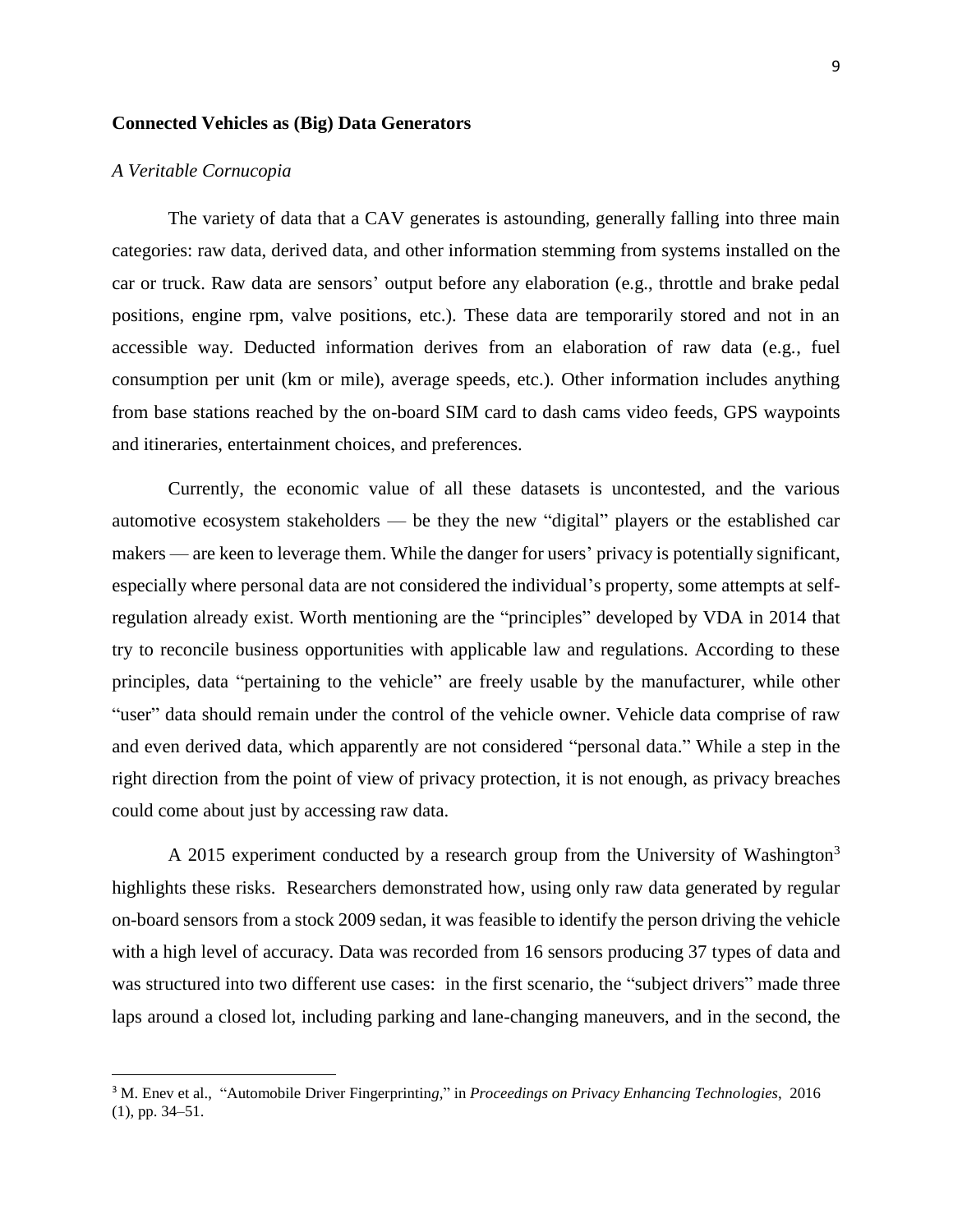test consisted of a fifty-mile trip in normal traffic. Employing machine learning models to the datasets, it was possible to individuate the different driving styles with 100 percent accuracy. Obviously in this study the number of drivers was very small, but so was the size of the datasets, both in terms of number of sensors and of time. Nevertheless, the experiment showed that even with relatively small datasets it is possible to profile different drivers leveraging only raw technical data. Such an application could be considered a form of biometric identification.

### *The Data*

CAVs must collect, process, and synthesize situational awareness data in real-time to be effective in navigating through complex environments more efficiently and safer than human drivers. As such, collected sensor CAV data are integral to the success of CAV implementation on a broader scale. Because the CAVs generate different categories of data, such information can not only be monetized but can also potentially yield significant profits in the future. According to the McKinsey  $\&$  Co. study mentioned above, the market being created by access to massive amounts of car data is broadening the set of players in the car ecosystem, providing new sets of value creation models, and generating many (related) use-cases and monetization options.

Data generated by CAVs can be used in a variety of ways and are obtained via three primary methods: vehicle-to-vehicle; vehicle-to-infrastructure; and vehicle-to-sensor. These vectors facilitate the ability to collect and share information on roads, the surrounding environment, and other vehicles in transit via Dedicated Short-Range Communications. Based on the collection, processing, and synthesizing of these data elements, the CAV can navigate independently of a human driver.

Technology advancements have enabled CAV systems to integrate data to guide the operations of the automobiles. There are three main hardwares in the CAV model: sensors, processors, and actuators. Images and information gleaned from sensors travel through the processor, which effectively tells the car what to do via actuators — tools that allow a computer to control physical components like brakes, or steering wheels. Some of these technologies include:

**Global Positioning System (GPS)**: GPS provides global location and time references of objects for accurate and constant position tracking;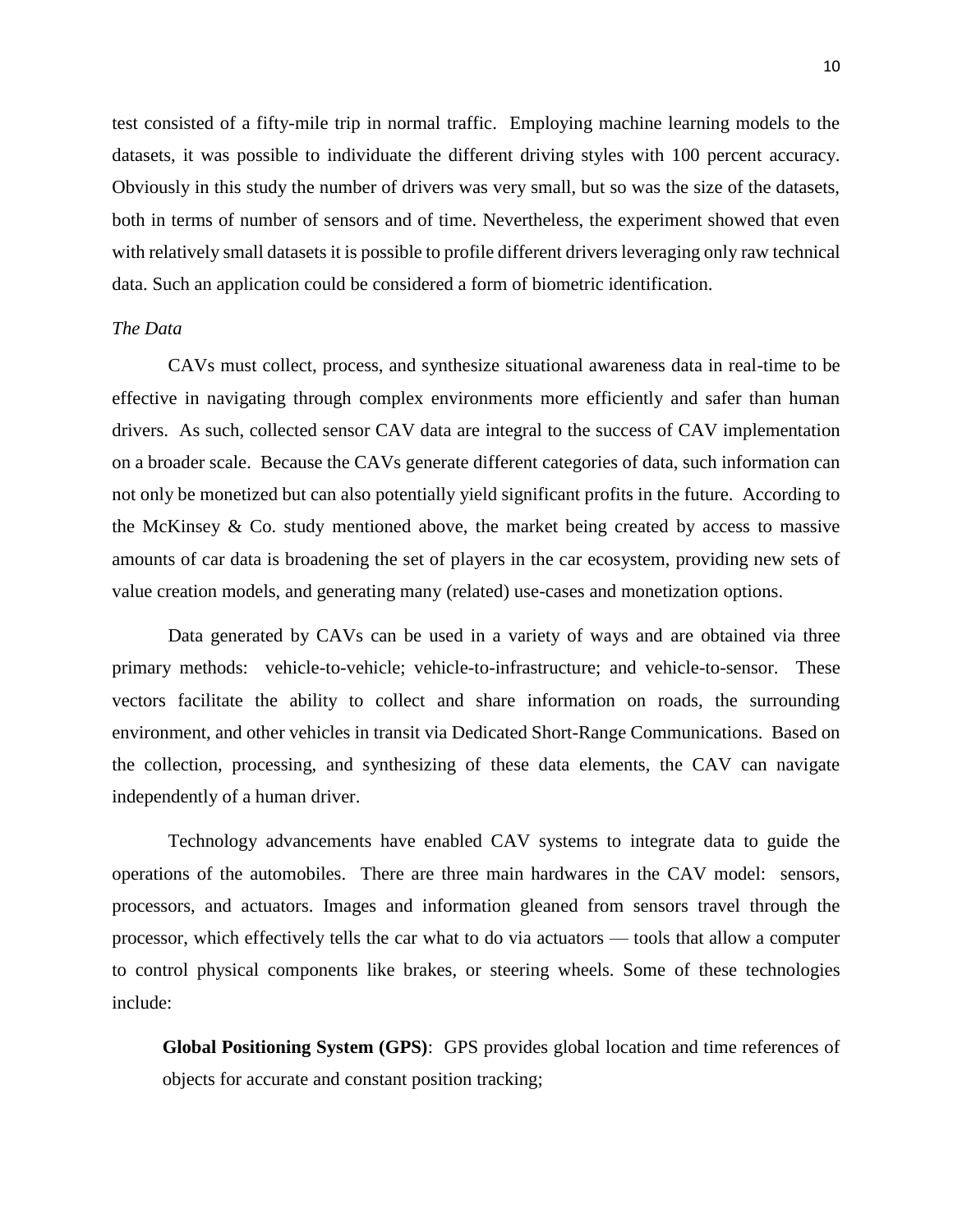**Inertial Navigation System**: This system monitors the positioning, direction, and speed of a vehicle with on-board motion and rotation sensors; and

**Laser Illuminated Detection and Ranging (LIDAR)**: These sensors identify surrounding objects and/or environment with data for precision distance measuring.

The information collected and processed by these sensors is diverse and can include anything from planned routes, weather forecasts, fuel levels, and even information about the drivers' destinations. Additionally, CAVs can deliver notifications of traffic delays and provide alternate routes, as well as parking close by. The ability to tailor features to suit the driver's needs is one of the greatest strengths of CAVs. Micro-categories of CAV data include external and environmental conditions; the vehicle's technical status (e.g., oil temperature, airbag deployment); vehicle usage (e.g., speed, load weight, location); personal data and preferences (e.g., driver/passenger identity, use patterns of applications); and direct communications from the vehicle (e.g., calendar, phone, email).

# **Information Security and Data Protection**

#### *Cybersecurity of CAVs*

The several gateways through which CAVs exchange information constitute their main weakness and multiply the exploitable attack surface. In traditional vehicles, physical access was necessary to interact with on-board networks and processors, whereas in CAVs remote access is possible. Moreover, the availability of wireless connections to the OBD port means retrofitting insecurity, thereby compounding the risk.

Software updating and patching is a critical area of concern. While CAVs share this with all IoT devices, the safety implications of a misconfigured or hijacked remote update raise the stakes. Typical owners are rarely up to the task of regularly updating their vehicle's software. The obvious alternative of automatic download and patching presents its own downsides (e.g., possible hijacking or impersonating safety considerations when the vehicle is in use), not to mention the problem of long-term support. On software updates, convenience typically trumps security. Vendors are aware of this preference but suffer from a low level of security awareness as well. This is due not only to lack of specific skills inside their organizations but also to powerful economic considerations. The need to bring to market new products quickly works against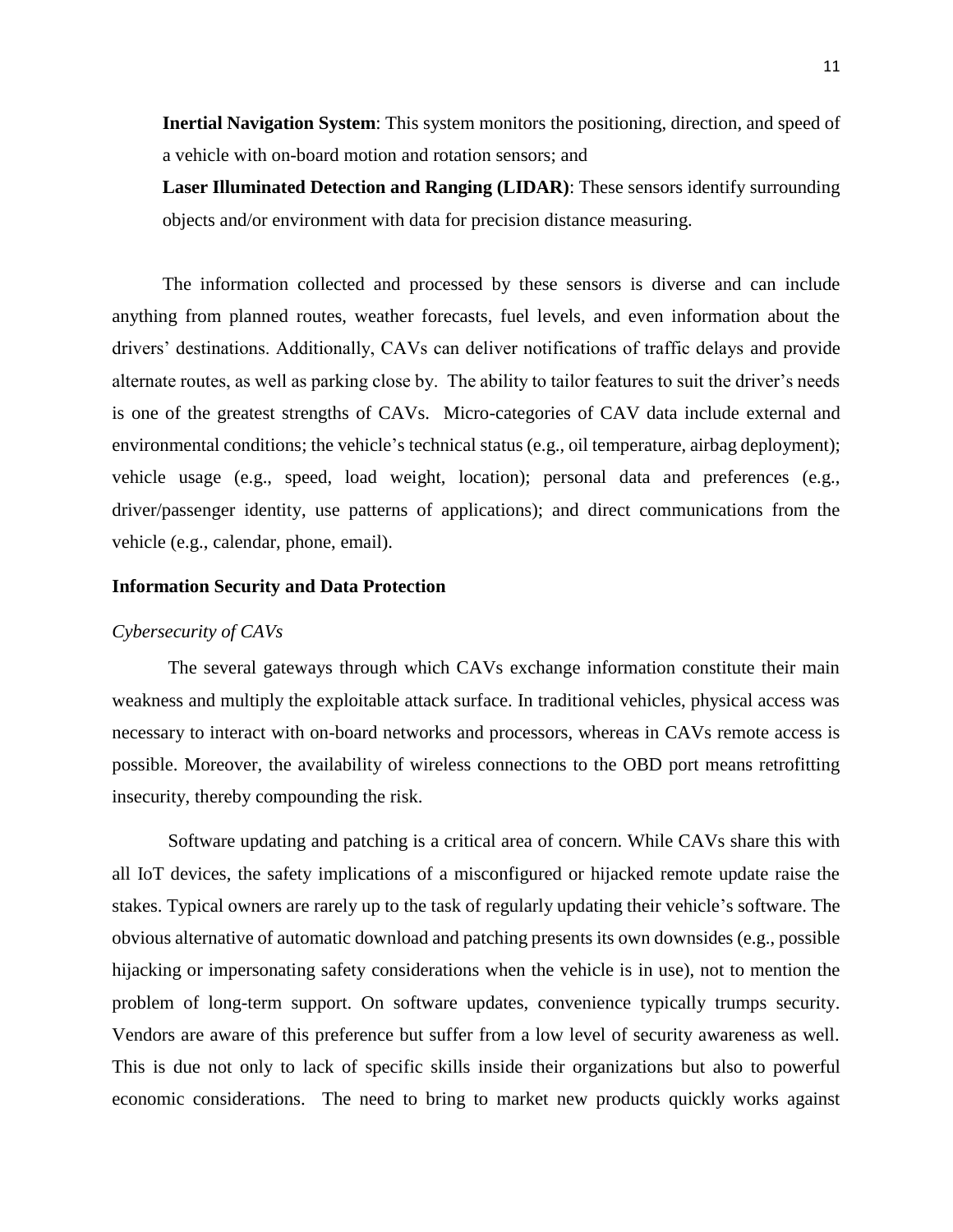incorporating security features. Therefore, it's unsurprising that there are vehicles with serious security defects like the connection between essential (e.g., engine and brakes) and non-essential (e.g., entertainment) networks. Lessons from automatic updates of smartphones could very well be applied to this context, since the level of security of those systems has reached at least an acceptable level.

A series of very public incidents over the past few years has affected the scenario as well. In 2015, researchers demonstrated how it was possible to remotely take control of a Jeep Cherokee SUV, causing it to veer off the road. As a result, FCA was forced to recall 1.4 million vehicles. Another victim was Mitsubishi's Outlander PHEV hybrid, in which the password for the onboard Wi-Fi network was the same for all cars and was printed on the user manual. Security researchers easily penetrated the system via Wi-Fi, reverse-engineered the internal communication protocol, and disabled the anti-theft system. <sup>4</sup> Finally, in the case of the Nissan Leaf, the car shipped with a useful remote-control app. However, the credential was the Vehicle Identification Number (and not editable), which is typically etched on the car's windows.

Despite the absence of any formalized binding regulations, there has been progress made developing a cybersecurity framework with regards to CAVs. At present, the Alliance of Automobile Manufacturers and the Association of Global Automakers have taken the lead in addressing data protection of CAVs, at least in the United States. The two organizations helped establish the Automotive Information Sharing and Analytic Center (AUTO-ISAC) to share information about vehicle-related cyber threats. While the organization does not have regulatory control over CAVs, it does provide a cybersecurity "best practices" document on its website that focuses on seven functions affecting vehicle cybersecurity.

The British Department for Transport also is aware of the risks and in 2017 released a set of key principles of vehicle cybersecurity for connected and automated vehicles:

**Principle 1:** Organizational security is owned, governed, and promoted at board level;

**Principle 2**: Security risks are assessed and managed appropriately and proportionately, including those specific to the supply chain;

 $\overline{a}$ 

<sup>4</sup> PenTestPartners Lab, "Mitsubishi Outlander Hack." Retrieved from [https://www.pentestpartners.com/blog/hacking-the-mitsubishi-outlander-phev-hybrid-suv/.](https://www.pentestpartners.com/blog/hacking-the-mitsubishi-outlander-phev-hybrid-suv/)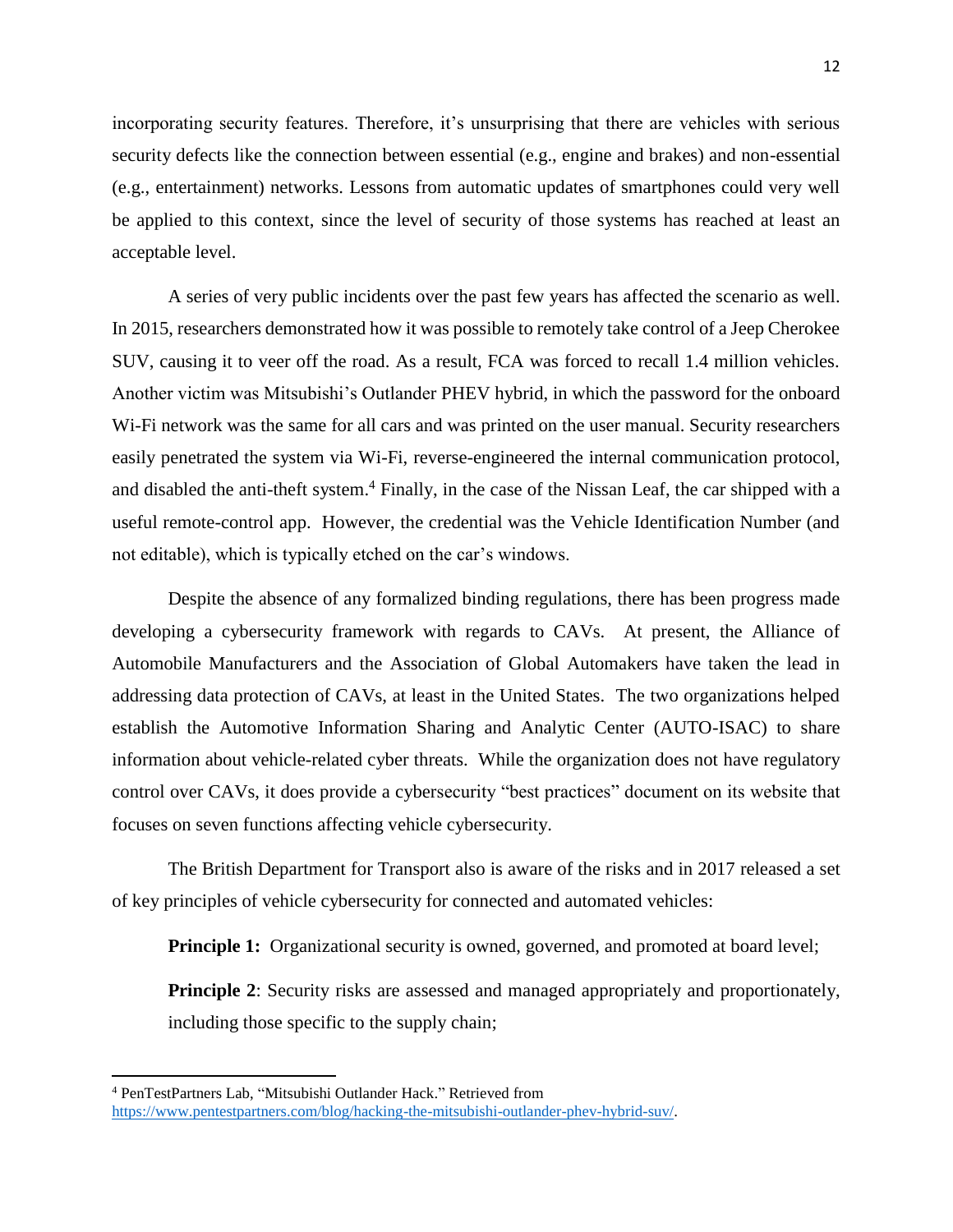**Principle 3**: Organizations need product aftercare and incident response to ensure systems are secure over their lifetime;

**Principle 4:** All organizations, including sub-contractors, suppliers, and potential third parties, work together to enhance the security of the system;

**Principle 5**: Systems are designed using a defense-in-depth approach;

**Principle 6**: The security of all software is managed throughout its lifetime;

**Principle 7:** The storage and transmission of data is secure and can be controlled;

**Principle 8**: The system is designed to be resilient to attacks and respond appropriately when its defenses or sensors fail.<sup>5</sup>

These high-level guidelines are very possibly well behind the curve in terms of what is possible in vehicle exploitation by hostile actors. A good example of this is "adversarial learning" attacks. AVs rely on machine learning, particularly so-called deep-learning algorithms, which can be tampered in many ways. For instance, the integrated vision component can be tampered with, impeding such functions as traffic sign recognition and classification. This can lead to the AV not respecting speed limits and, generally, behaving in dangerous and/or unpredictable ways. 6

### *Cybersecurity of Intelligent Transport Systems*

CAVs will be increasingly more integrated into the larger ITS and Smart Cities environments. As a critical infrastructure, ITS represent valuable targets for cyberattackers. As CAVs are a part of the larger IoT environment, they are equally susceptible to remote hacking, as well as physical operations, that seek to obtain gain unauthorized access. IoT devices have already been used to support some major cyberattacks as evidenced by the 2017 Reaper and the 2016 Mirai botnets. CAVs can be used in a similar manner. Cybercriminals have continually demonstrated ingenuity when designing and building their botnets, and while CAVs have not been abused in this

 $\overline{a}$ 

<sup>5</sup> United Kingdom Department for Transport. Retrieved from

[https://www.gov.uk/government/publications/principles-of-cybersecurity-for-connected-and-automated](https://www.gov.uk/government/publications/principles-of-cybersecurity-for-connected-and-automated-vehicles/the-key-principles-of-vehicle-cyber-security-for-connected-and-automated-vehicles)[vehicles/the-key-principles-of-vehicle-cyber-security-for-connected-and-automated-vehicles.](https://www.gov.uk/government/publications/principles-of-cybersecurity-for-connected-and-automated-vehicles/the-key-principles-of-vehicle-cyber-security-for-connected-and-automated-vehicles)

<sup>6</sup> I. Evtimov et al., R*obust Physical-World Attacks on Deep Learning Models,* 2017. Retrieved from <https://arxiv.org/pdf/1707.08945.pdf-security-for-connected-and-automated-vehicles/the-key-principles-of-vehicle> cyber-security-for-connected-and-automated-vehicles.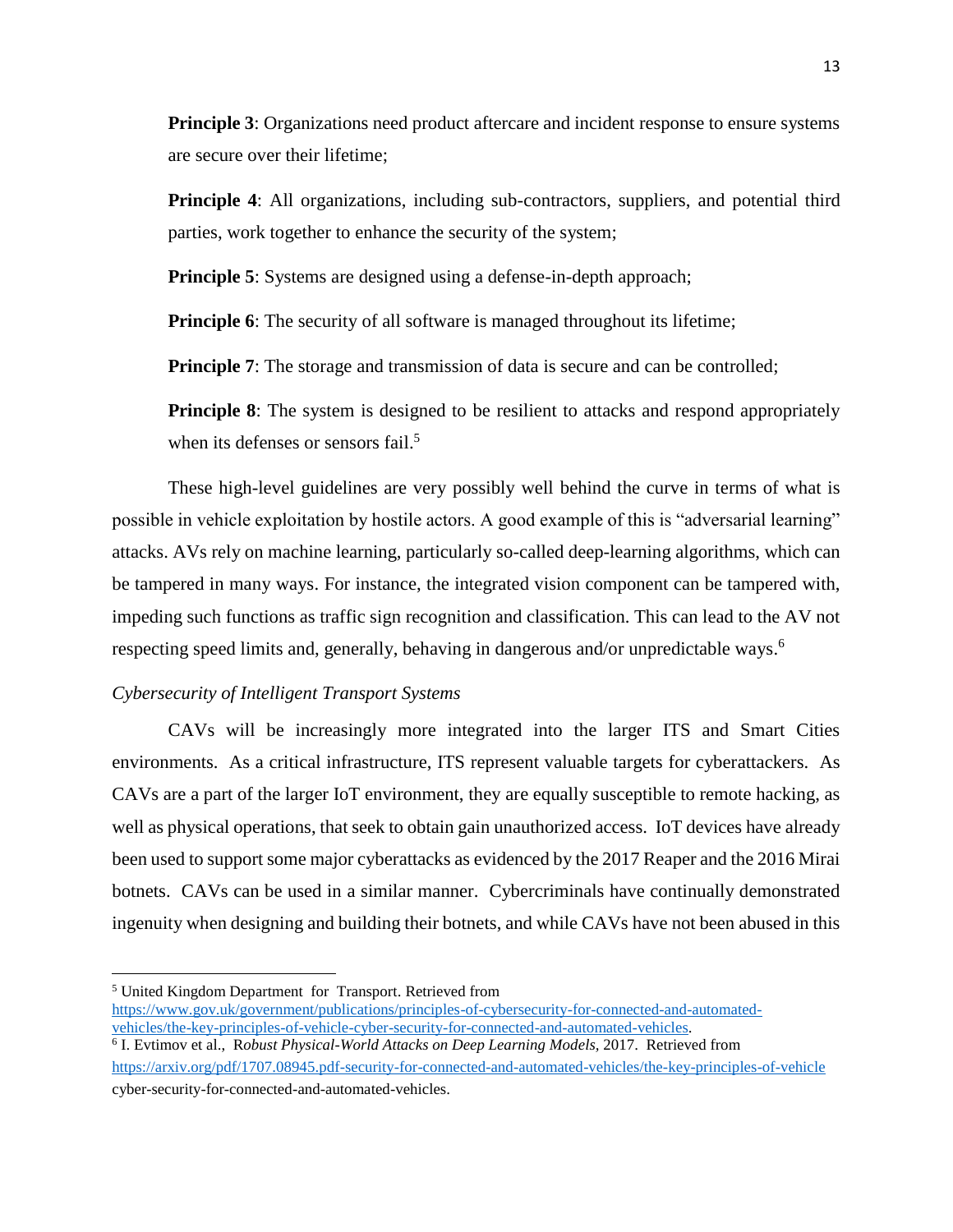manner, if security features remain weak, they may well be the next evolution in the construction of an IoT botnet. Ransomware, holding owners' hostage by locking them out of their cars, is just one way in which cybercriminals can profit from exploiting CAVs.

Given the fact that terrorists are using automobiles and trucks to conduct physical attacks, being able to control CAVs remotely provides these individuals with the benefit of not being physically present at the site of the attack. Furthermore, the exploitation of CAVs would allow terrorists to conduct several attacks at once and in different locations. The same can be done for railway systems, another favored target of terrorist attacks. Additionally, being able to control an individual's car may be a method by which terrorists seek to assassinate targets.

Moreover, the data produced by CAVs can be used to support intelligence collection. By compromising vehicles, outsiders may access important sensitive data such as GPS location, wireless communications, and, if other devices are connected to the automobile, data stored on handheld devices, laptops, or tablets. According to documents published by WikiLeaks, the US Central Intelligence Agency is alleged to have been seeking to be able to infect vehicle control systems used by modern cars and trucks.

Smart technology currently being deployed is not limited to cars or trucks. It's being leveraged in railway systems to better safeguard trains from collisions and improve transport efficiency. Many operations are now automated, and some are remotely controlled by computers. In 2016, a research group published its findings after a three-year study, which found many weaknesses that influence the signal and control systems of trains and the support systems for railrelated activities. The researchers found that while train systems are usually not connected to the Internet, security breaches of equipment and systems allow attackers to exploit these vulnerabilities and potentially carry out attacks on the railway system.

For example, European trains are controlled by the SIBAS system. Although generally deemed safe, a cybersecurity company has claimed that the WinAC RTX controller, one of the SIBAS components made by Siemens, is a security vulnerability. In the United Kingdom, the government published a Rail Cyber Security Guide in which it noted that the rail system was vulnerable to cyberattacks due to the transition to open-platform, standardized equipment built using commercial off-the-shelf components. This guide comes on the heels of four hacker attacks on the British rail network in 2015.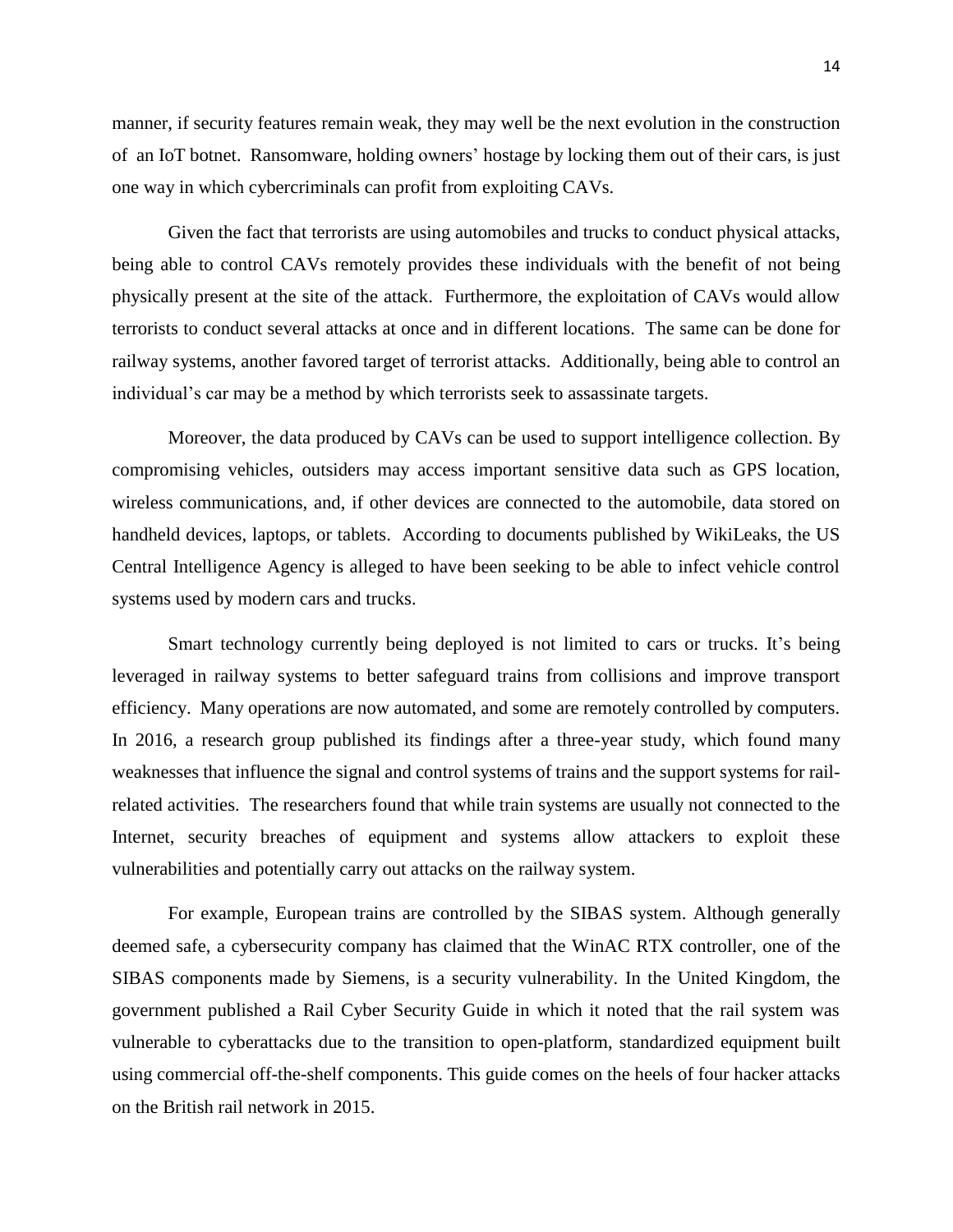### *Privacy and Data Protection*

*1)* The problem of data protection

CAV dataset exploitation is a potential threat to individual privacy, as evidenced in the 2015 incident above. Complicating matters is that discerning personal information from other kinds of data is now almost impossible given the availability of advanced machine learning models and algorithms. Data diffusion and information leaks compound this risk, as telemetry data can be combined with the personal data generated and stored on the car's communication and entertainment systems. Data localization bears noting as well, especially when vehicles travel across different jurisdictions, as privacy protection rules are not homogenous. Laws and regulations will have to develop and align with these new realities.

In general, users are not aware of the risks. In practice, notices of risk are not given to owners when they acquire a new vehicle, nor are they asked for their consent to allow their data to be collected. In terms of data retention policies, there is little consideration given to how information is disposed, deleted, or sanitized once a car is sold, a significant risk given the value that personal sensitive data has in the cybercriminal underground. Potential examples of privacy breaches include cases in which external subjects — legitimate or not — exploit vehicle data to learn information about the driver, the automobile, or both. Motivations are diverse, ranging from suspicious spouses, criminal information theft, blackmail, insurance investigation, or target surveillance and monitoring.

# *2)* Europe and America

Jurisdictional fragmentation regarding privacy regulations is a source of friction in global markets and constitutes an added cost (and possibly an entry barrier) not only for the producers of connected vehicles but also for entities looking to leverage the data for their business. Adding to these challenges is the radical dichotomy between the EU and the United States, wherein privacy and data protection considerations are viewed differently. In Europe, data is the property of the individual and it can be processed only by consent. For profiling activities, special provisions are made in terms of consent and processing. The fragile "Privacy Shield" agreement now in force could very well face judgement from the European Court of Justice soon.

In contrast, in the United States, the commercialization of personal data is common practice. Still, while US legislation has not exactly made privacy a priority, several legislative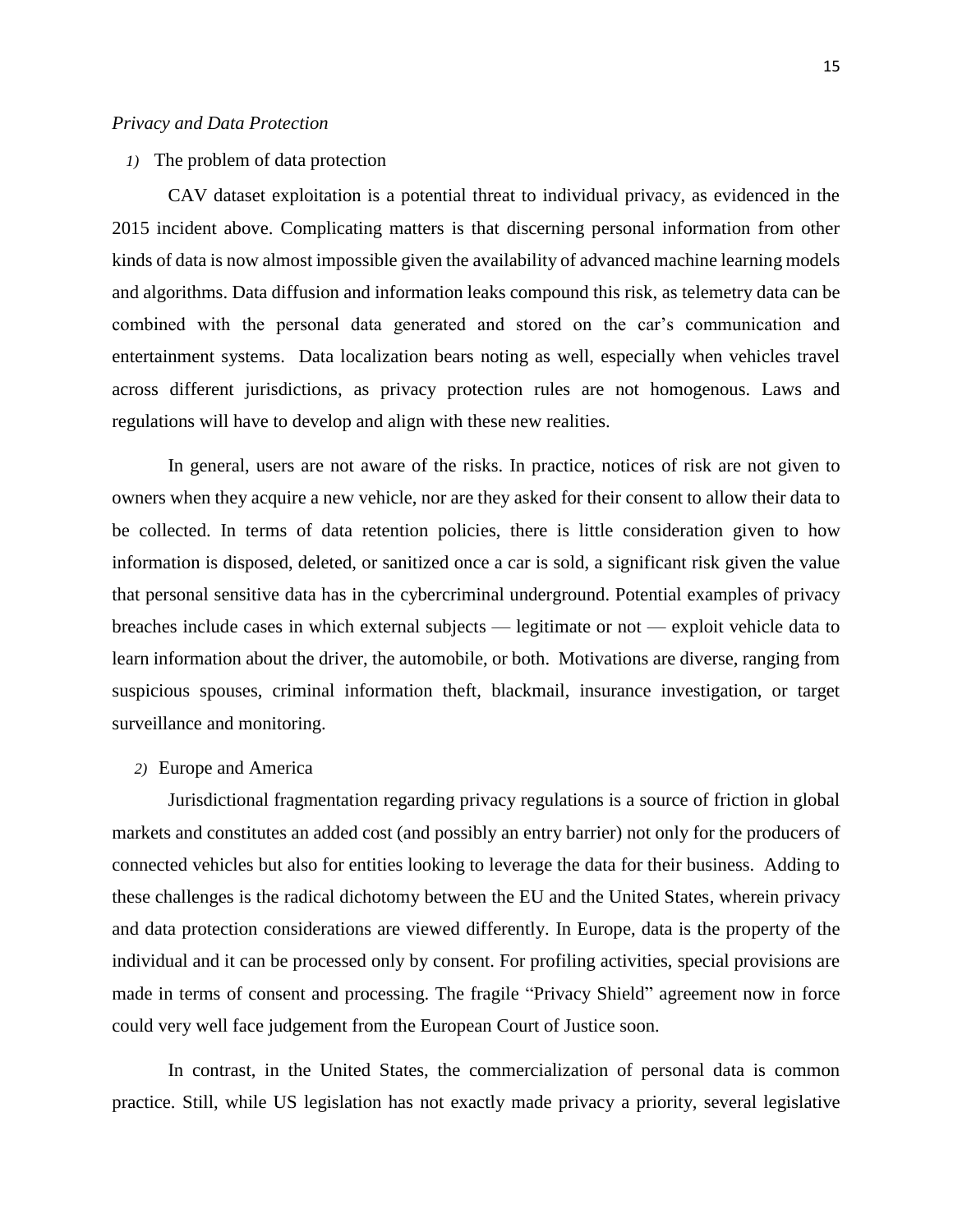efforts have been made to address the challenge. Passed in 1994 and amended in 1999, the Driver's Privacy Protection Act first addressed the privacy of the driver, prohibiting the disclosure of personal information (defined in 18 U.S.C. § 2725) without the express consent of the person. However, with the volume of information being processed and transmitted with CAVs and CAVrelated technology, the need for more robust regulation is required to bolster personal privacy. The current evolving regulatory framework for CAVs is being driven at the state level, defining rules that apply to the testing of CAVS on public roads. As of 2016, twenty US states introduced CAVrelated legislation, with seven states enacting laws permitting testing on public roads. On a national level, there have been bills proposed that addressed data protection and CAVs. The two bills, both proposed in 2015 are:

**The Security and Privacy in Your Car Act:** The bill directs the NHTSA and the Federal Trade Commission (FTC) to establish federal standards to secure cars and protect drivers' privacy. Under the SPY Car Act, the FTC would have to draft regulations to a.) require the notification of owners/lessees about the collection, transmission, retention, and use of driving date; b.) provide owners/lessees with an option to terminate such data collection and retention without losing navigation tools or other features; and c.) prohibit manufacturers from collecting information for advertising or marketing purposes without consent;

**The Autonomous Vehicle Privacy Protection Act of 2015**: This bill is designed to protect consumer privacy during the development and use of CAV technologies by proposing the requirement of the Government Accountability Office to make publicly available a report that assesses the organizational readiness of the Department of Transportation (DoT) to address autonomous vehicle technology challenges, including consumer privacy protections.

At the federal level, the DoT has assumed a stewardship role for CAV development and deployment. In December 2016, the DoT proposed a rule mandating vehicle-to-vehicle communication on light vehicles, allowing cars to "talk" to each other to avoid crashes. It is hoped that the rule would advance the deployment of connected vehicle technologies throughout the US light vehicle fleet. On a separate but related track, the DoT's Federal Highway Administration